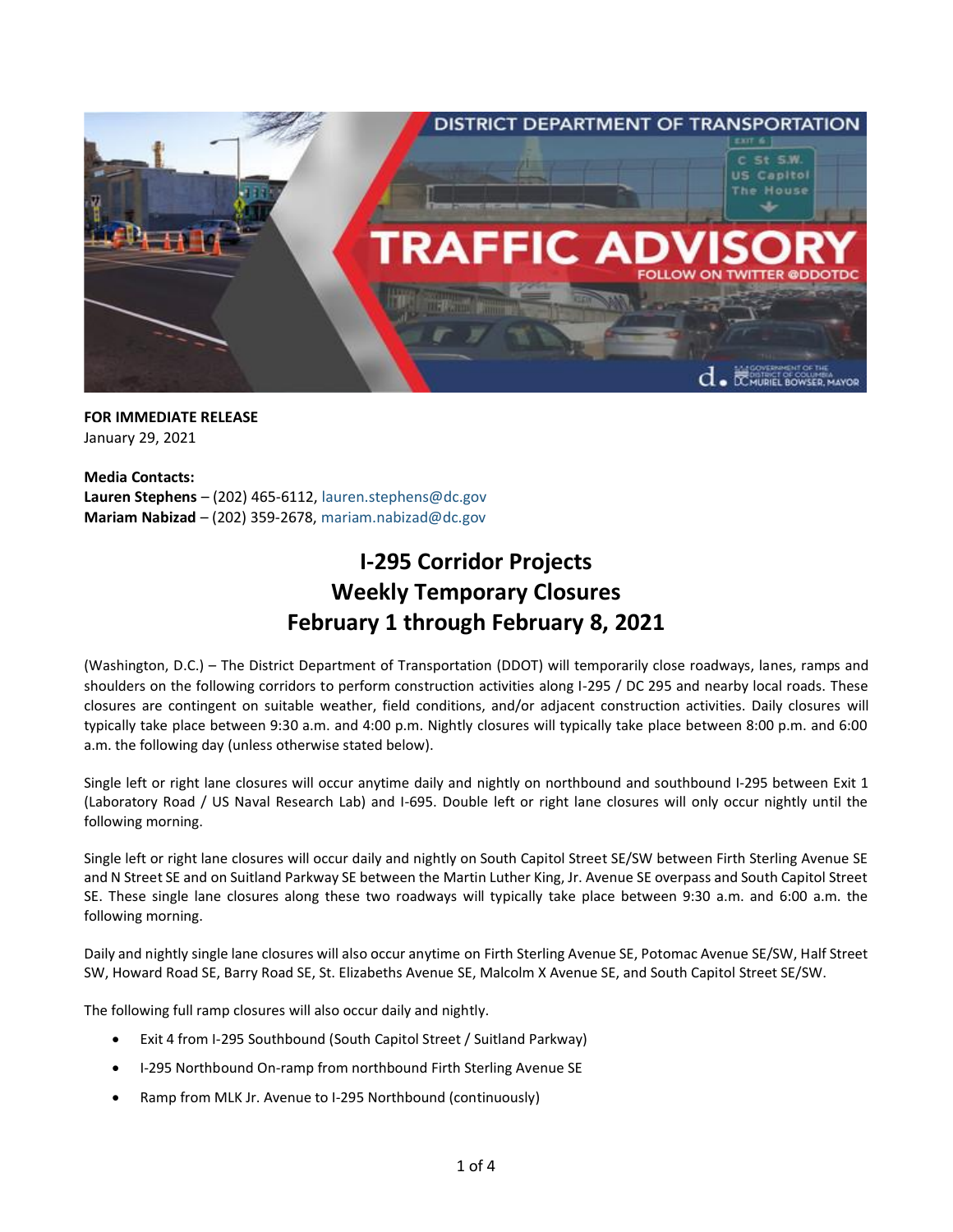Northbound South Capitol Street SE between Firth Sterling Avenue SE and Suitland Parkway SE will be closed nightly from 8:00 p.m. to 5:00 a.m. the next morning between Monday night, February 1 and Friday morning, February 5, 2021, as shown in the graphic. A marked detour will be in place during these closures.



South Capitol Street SE Closure & Detour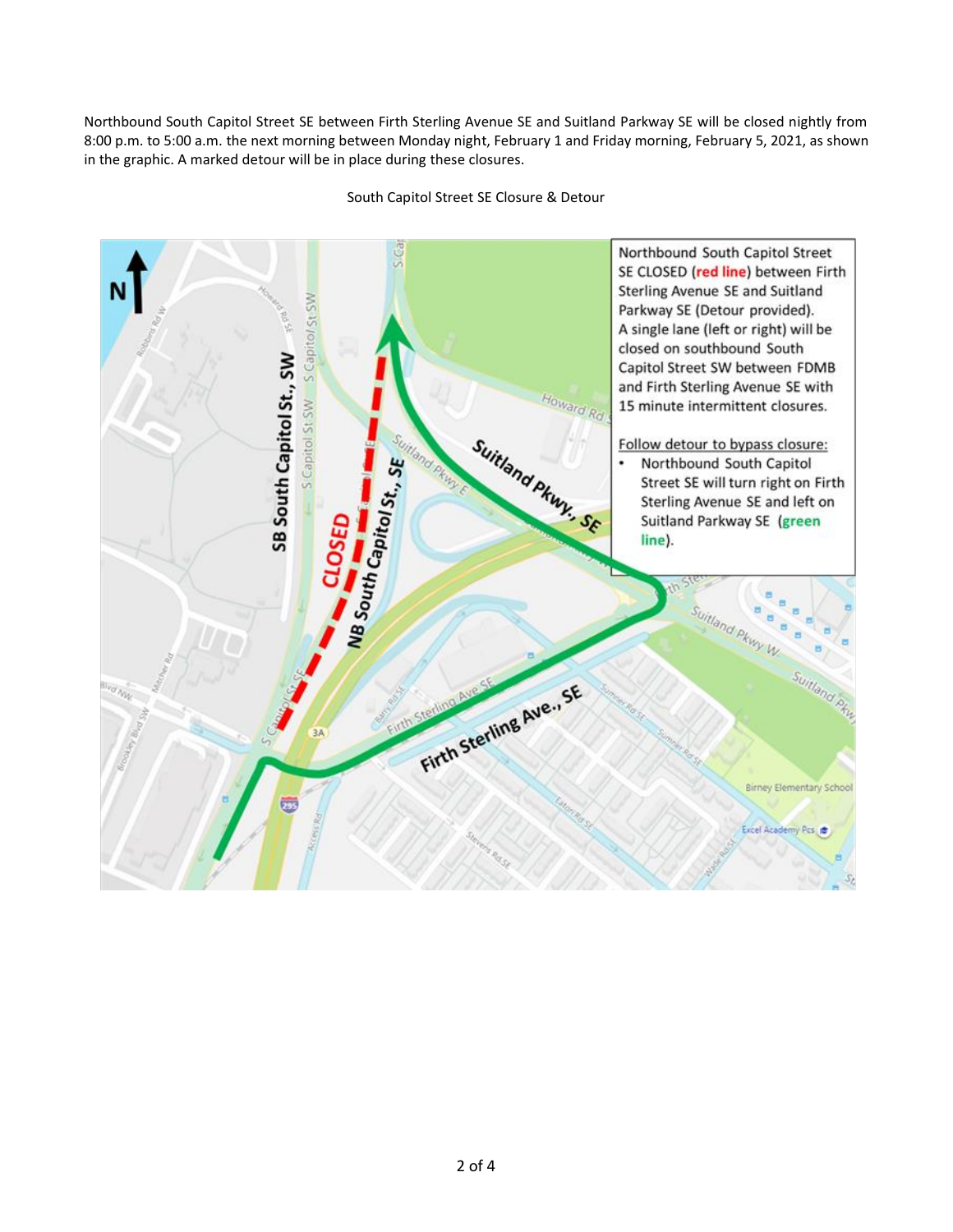Firth Sterling Avenue SE between South Capitol Street SE and St. Elizabeths Avenue SE will be closed during the weekends of February 6 & 7 and February 13 & 14 from 5.00 a.m. to 9.00 p.m. each day, as shown in the graphic. In the event of weather or other unforeseen delays the closure will be rescheduled to the following weekend. Weekend closures will be followed by nightly closures during the following week. A marked detour will be in place during these closures.



## Firth Sterling Avenue SE Closure & Detour